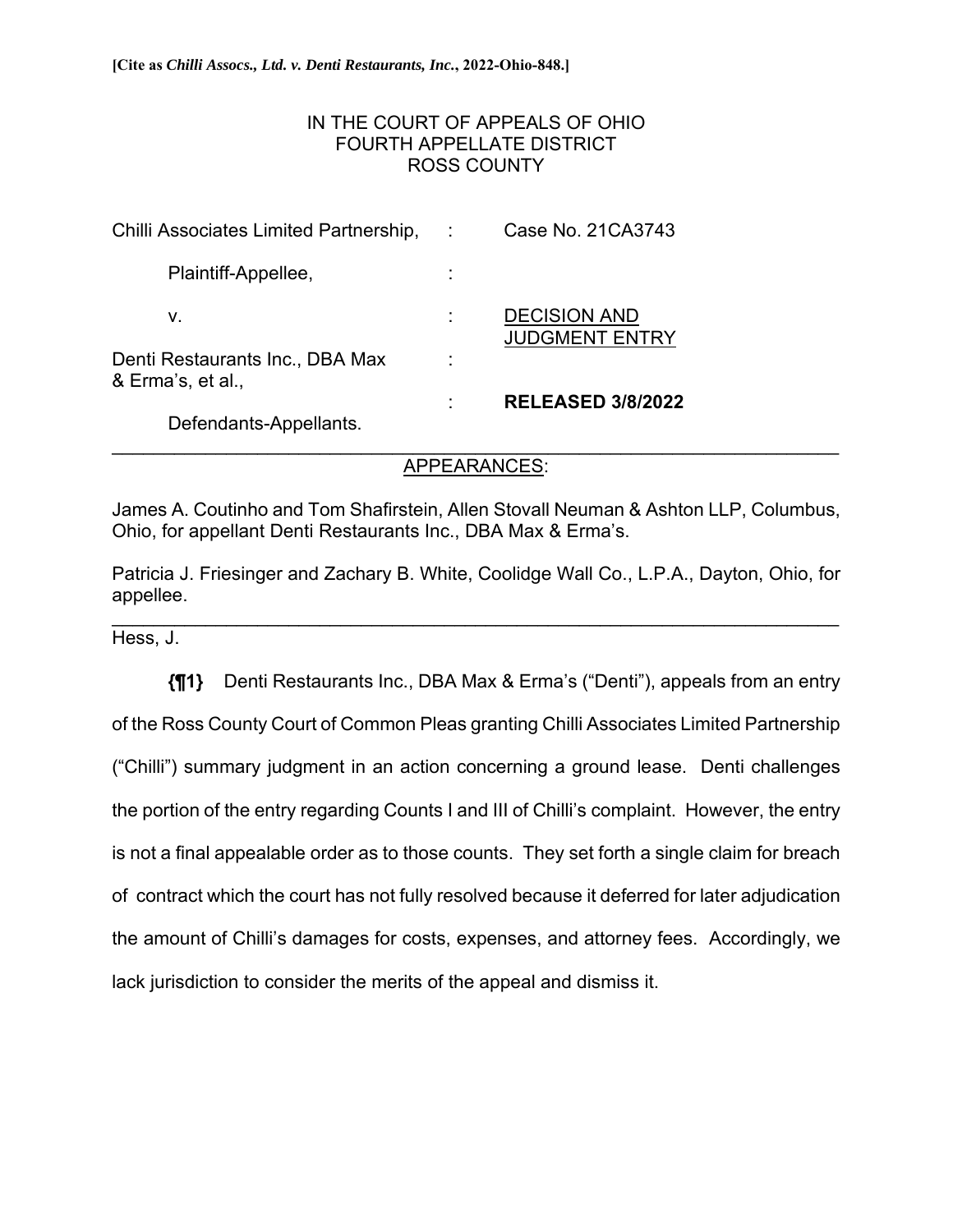### I. PROCEDURAL HISTORY

**{¶2}** In 2019, Chilli filed a three-count complaint against Denti; Advant Mortgage, LLC ("Advant"); ADVMTG II, LLC ("ADVMTG"); Community Capital Development Corporation ("CCDC"); and the U.S. Small Business Administration ("SBA"). The complaint alleged that in 2003, Chilli and Denti entered into a written ground lease in which Chilli agreed to lease certain real property to Denti. Denti encumbered its leasehold estate with a mortgage held by Advant (later assigned to ADVMTG II), and a mortgage held by CCDC (later assigned to SBA). In August 2017, Denti stopped paying rent. In March 2018, Chilli filed a forcible entry and detainer action in Chillicothe Municipal Court. Around May 2018, Denti vacated the property and returned possession to Chilli, and the parties filed a Stipulation of Restitution and Dismissal in the municipal court. In March 2019, a new tenant took possession of the property.

**{¶3}** Count I of the complaint was titled "breach of contract/collection of rents." It alleged Denti materially breached the lease by "failing to pay rent, real estate taxes, interest, costs, and all other charges and expenses due and owing" under the lease. Count I alleged that Chilli suffered damages due to the breach and that Denti was liable to it for \$144,299.48 for unpaid rent, real estate taxes, interest, and an administrative fee. Count I further alleged that Denti was liable for "all charges, costs, expenses, and attorney's fees incurred by Plaintiff in mitigating its losses and enforcing its rights under the Ground Lease as a result of Denti Inc.'s material breach thereof." The prayer for relief requested judgment against Denti on Count I for "\$144,299.48, plus all costs, expenses, and attorney's fees incurred by Plaintiff in enforcing its rights under the Ground Lease[.]"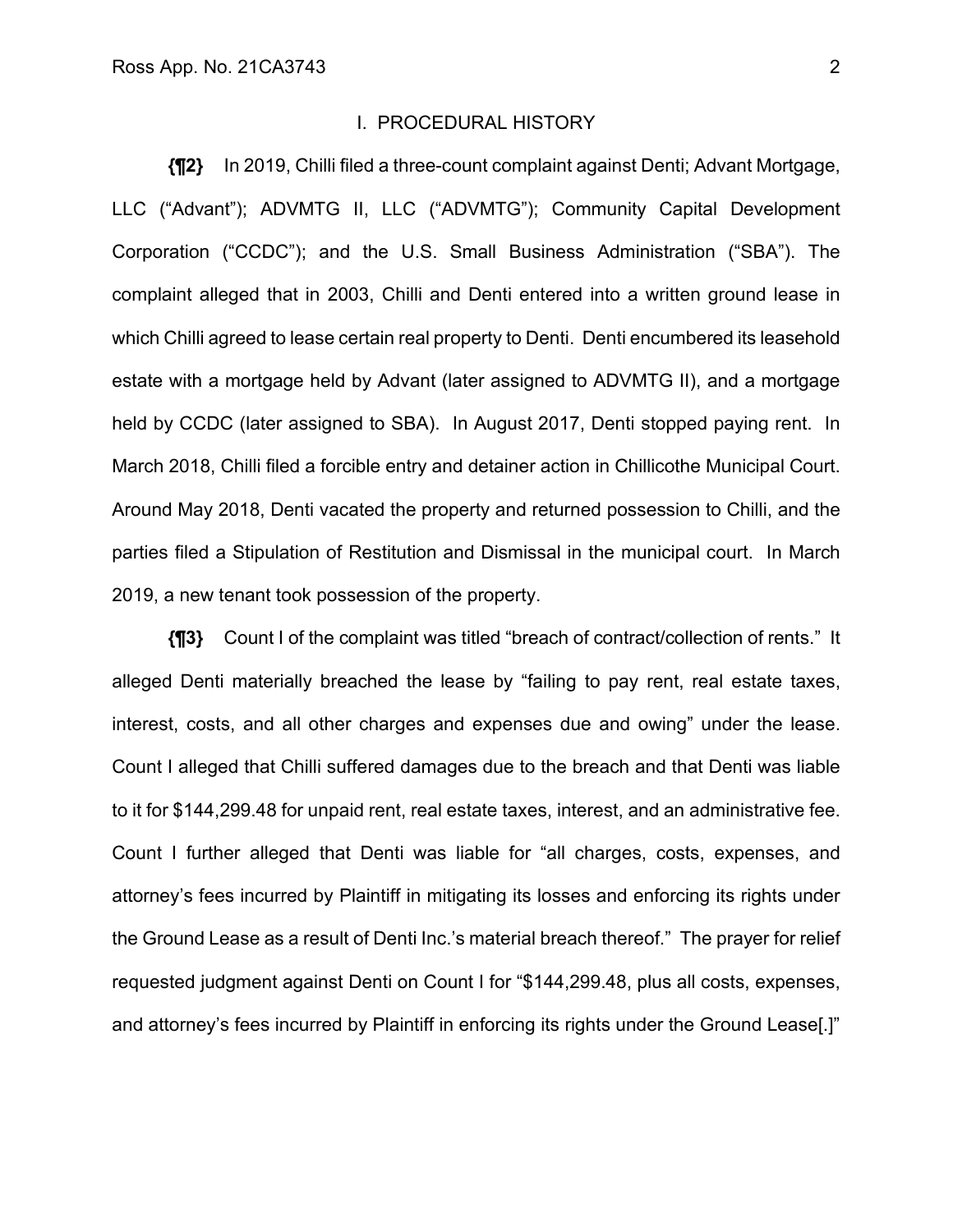**{¶4}** Count II was titled "declaratory judgment." It alleged that Denti materially breached the lease and that the parties disputed whether encumbrances related to the lease terminated as a result of termination of the lease. Count II requested an order declaring that the lease terminated as a matter of law, that all encumbrances related to the lease terminated as a matter of law, that the defendants had no right, title or interest in or to the property, and that Chilli holds title to the property in fee, free and clear of any claims or interests of the defendants. The prayer for relief regarding Count II made a similar request.

**{¶5}** Count III was titled "action for costs, expenses, and attorney's fees." That count alleged Denti materially breached the lease and was liable under Article 15.1(C) of the lease for "all costs, expenses, and attorney's fees" Chilli incurred "in enforcing its rights under the Ground Lease as a result of a material breach thereof." Article 15.1 addresses default by Denti and re-entry by Chilli, and Article 15.1(C) states that "[n]otwithstanding such re-entry by Landlord, Tenant shall remain liable for \* \* \* all costs, expenses, and attorney fees to enforce this Lease." Count III also alleged that Denti was liable for "all prior and future costs, expenses, and attorney's fees incurred by Plaintiff in mitigating its losses and enforcing its rights under the Ground Lease in an amount to be established a[t] trial, but which is expected to exceed \$25,000.00." The prayer for relief requested judgment against Denti on Count III for these costs, expenses and attorney fees.

**{¶6}** Denti and SBA filed answers. Chilli moved for default judgment against Advant, ADVMTG, and CCDC, due to their failure to plead or otherwise defend against the action. The trial court granted the motions.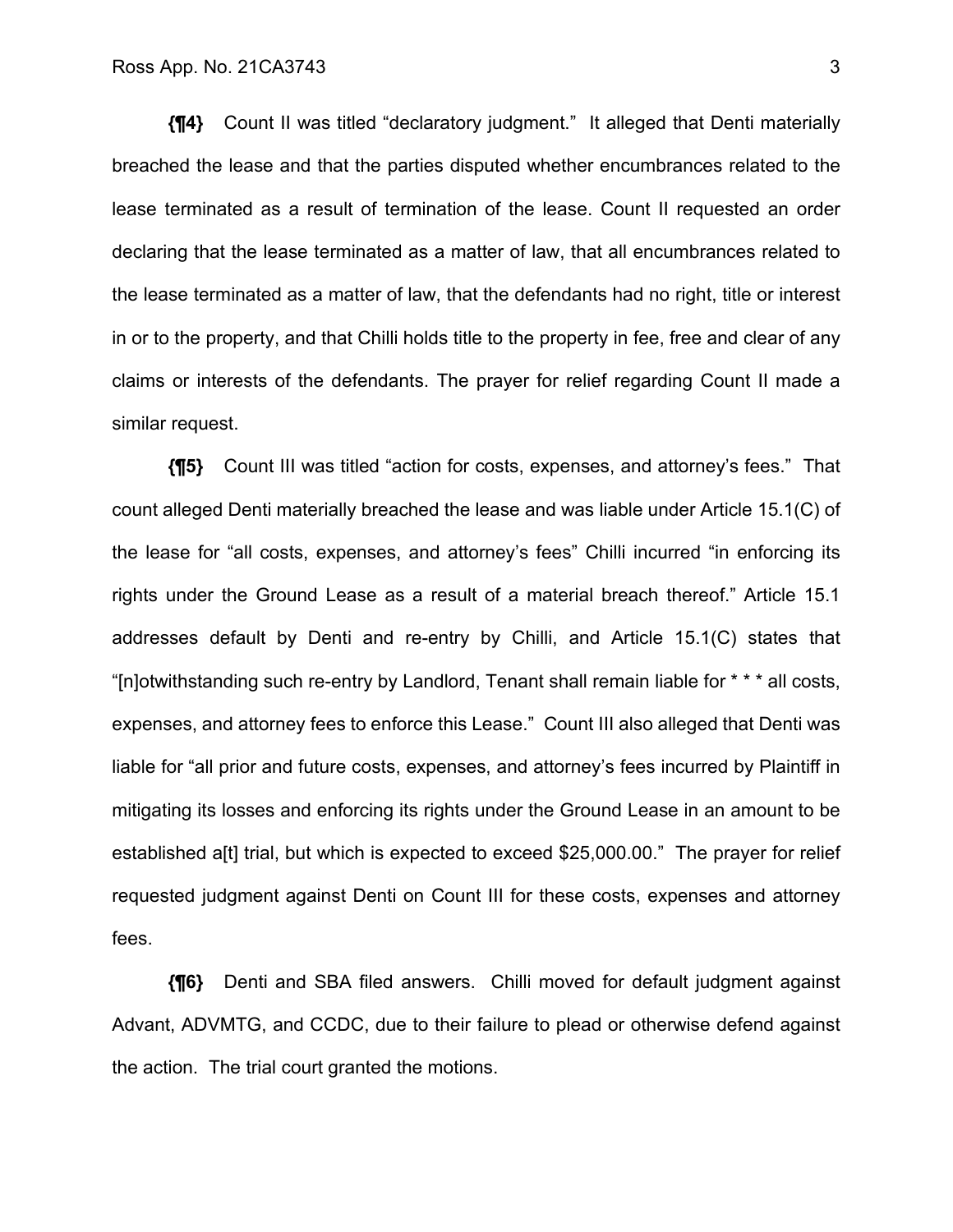**{¶7}** Chilli moved for summary judgment against Denti on "all claims" in the complaint. Relevant here, with respect to Count I, Chilli claimed it sustained damages due to Denti's breach of contract, citing averments of a representative of Chilli. The representative averred that Denti owed Chilli "at least \$144,299.48" for "unpaid rent, real estate taxes, interest, and administrative fees due under the Ground Lease" and that Chilli incurred "additional fees, costs, and expenses to market the Property and find a suitable tenant." He also averred that Chilli had "incurred substantial fees (including legal fees), costs, and expenses to enforce its rights under the Ground Lease, both in the Chillicothe eviction case" and this case, which would "continue to accrue until the completion" of this case. With respect to Count III, Chilli asserted that under Article 15.1(C) of the ground lease, it was entitled to all of its costs, expenses, and attorney fees incurred in enforcing its rights under the lease and pursuing the municipal court action and this action. Chilli requested "a hearing to establish the amount of its damages, costs, expenses, and attorney's fees compensable in accordance with Counts I and III \* \* \*." Chilli also requested summary judgment against SBA, the only other remaining defendant, on Count II. Denti filed a memorandum contra; SBA did not.

**{¶8}** The trial court issued an entry granting Chilli summary judgment on all counts. With respect to Count I, the court granted Chilli judgment against Denti for \$144,299.48, i.e., the amount Chilli had alleged was owed for unpaid rent, real estate taxes, interest, and an administrative fee. With respect to Count II, the court declared, among other things, that Chilli held title to the property at issue "in fee, free and clear of all adverse claims or interests by the Defendants." On Count III, the court granted Chilli judgment against Denti and awarded Chilli its "costs, expenses, and attorney's fees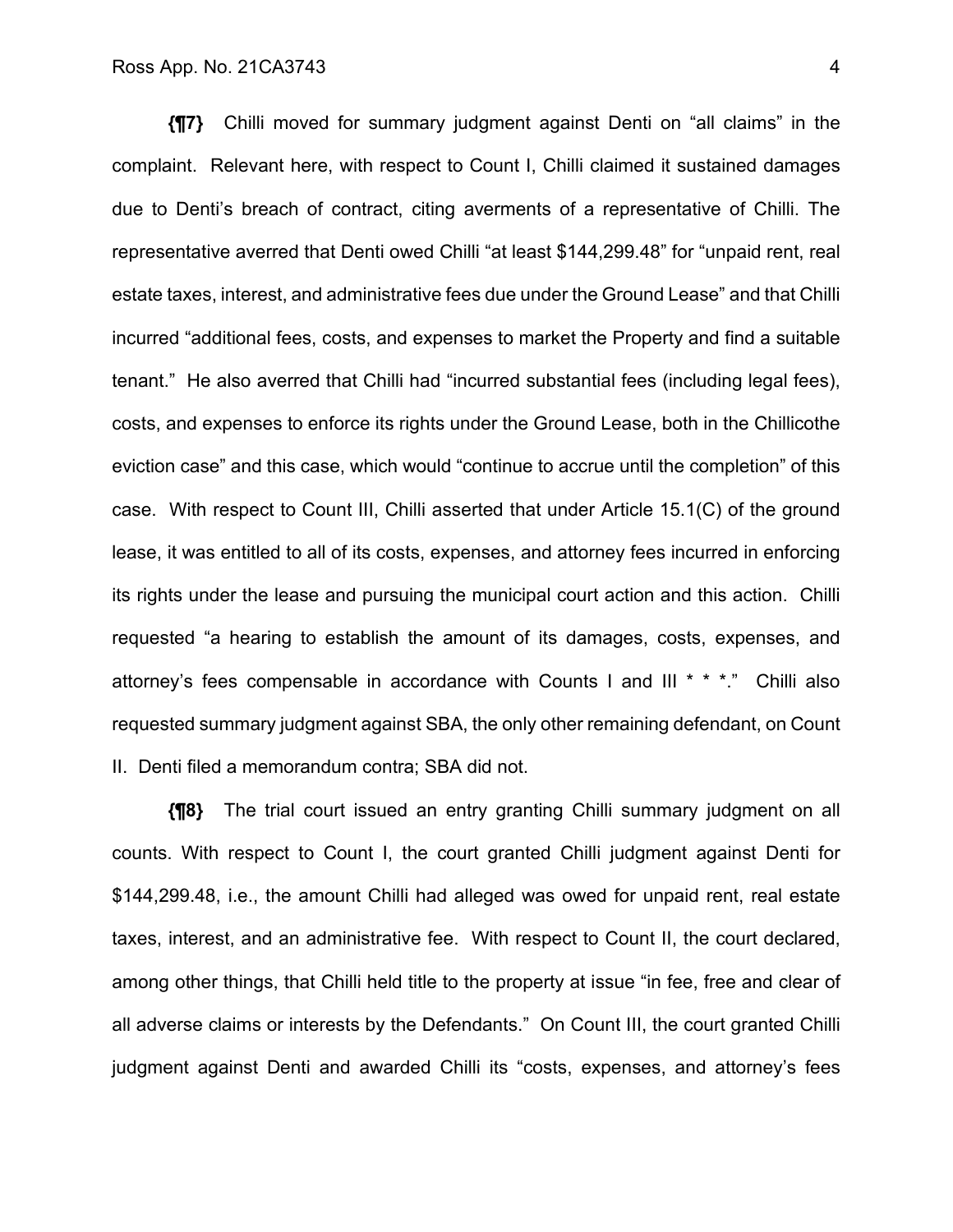incurred mitigating its losses and enforcing its rights under the Ground Lease, in an

amount to be established at a damages hearing which will be set by further order of this

Court." The entry further stated:

**AS TO COUNTS I AND II, THIS DECISION, ORDER, AND ENTRY IS A FINAL JUDGMENT AND FINAL APPEALABLE ORDER PURSUANT TO R.C. 2505.02(B) AND CIV.R. 54(B). THERE IS NOT JUST CAUSE FOR DELAY.** 

**AS TO COUNT III, THE COURT WILL SCHEDULE A DAMAGES HEARING WHEREAT PLAINTIFF SHALL SUBMIT EVIDENCE OF ITS DAMAGES, IN EXCESS OF THE \$144,299.48 AWARDED ON COUNT I, INCLUDING BUT NOT LIMITED TO PLAINTIFF'S COSTS, EXPENSES, AND ATTORNEY'S FEES INCURRED MITIGATING ITS LOSSES AND ENFORCING ITS RIGHTS UNDER THE GROUND LEASE. UPON THE CONCLUSION OF THAT DAMAGES HEARING, THE COURT WILL ENTER A FINAL JUDGMENT AND APPEALABLE ORDER ON COUNT III.** 

This appeal followed.

# II. ASSIGNMENT OF ERROR

**{¶9}** Denti presents one assignment of error: "The Trial Court erred in entering the *Decision, Order, and Entry*: *(1) Granting in Full Plaintiff's Motion for Summary Judgment on All Counts; (2) Issuing Declaratory Relief in Favor of Plaintiff and Against All Defendants* on February 23, 2021*.*" Despite the broad language of the assignment of error, Denti's appeal challenges only the portion of the summary judgment entry regarding Counts I and III of the complaint. Therefore, our analysis will focus on those counts.

# III. JURISDICTION

**{¶10}** Appellate courts "have such jurisdiction as may be provided by law to review and affirm, modify, or reverse judgments or final orders of the courts of record inferior to the court of appeals within the district \* \* \*." Ohio Constitution, Article IV, Section 3(B)(2).

"If a court's order is not final and appealable, we have no jurisdiction to review the matter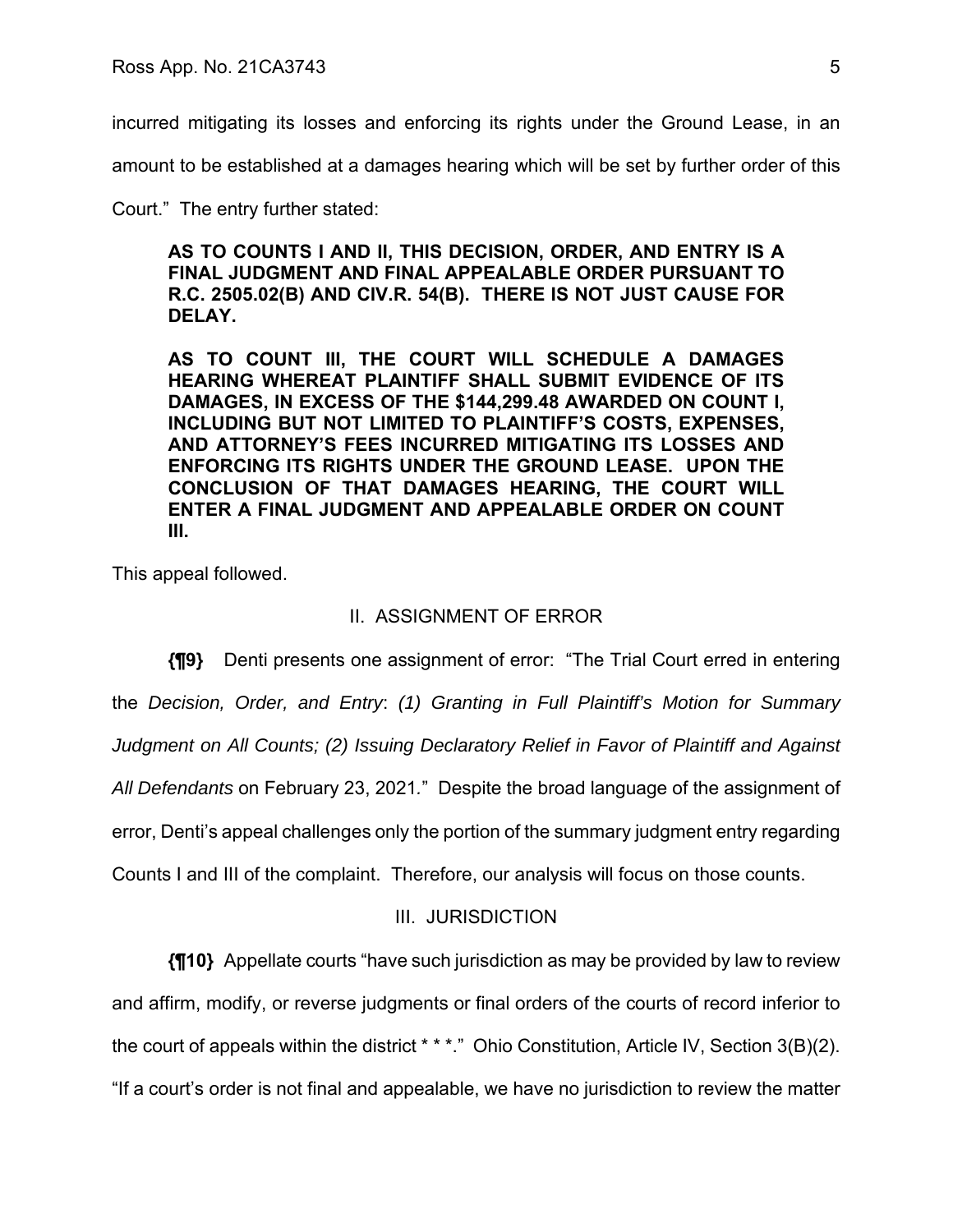and must dismiss the appeal." *Clifton v. Johnson*, 4th Dist. Pickaway No. 14CA22, 2015- Ohio-4246, ¶ 8. "In the event that the parties do not raise the jurisdictional issue, we must raise it sua sponte." *Id.* Our review of the record in this case revealed a jurisdictional issue, and we ordered the parties to file supplemental briefs regarding it.

## A. Positions of the Parties

**{¶11}** In its supplemental brief, Denti maintains that the summary judgment entry is a final appealable order under R.C. 2505.02 and Civ.R. 54(B). Denti acknowledges the trial court awarded Chilli costs, expenses, and attorney fees but has not yet determined the amount of the them. Denti also acknowledges this court has held that a determination of liability without a determination of damages is not a final appealable order because damages are part of a claim for relief, not a claim in and of themselves. However, Denti asserts that the orders in those cases did not include Civ.R. 54(B) language and that the summary judgment entry in this case did, so it is a final appealable order. Denti claims *Internatl. Bhd. of Elec. Workers, Local Union No. 8 v. Vaughn Industries, L.L.C.*, 116 Ohio St.3d 335, 2007-Ohio-6439, 879 N.E.2d 187 ("*Vaughn*"); *Niehaus v. Columbus Maennerchor*, 10th Dist. Franklin No. 07AP-1024, 2008-Ohio-4067; and *Kierland Crossing, L.L.C. v. Ruth's Chris Steak House, Inc.*, 10th Dist. Franklin No. 11AP-627, 2011-Ohio-5626, support its position.

**{¶12}** Chilli maintains that the trial court issued a final appealable order on Count I but not Count III. Chilli cites *Vaughn*; *Ibold v. Wharton*, 2017-Ohio-9388, 103 N.E.3d 101 (4th Dist.); and *Green v. Germain Ford of Columbus, LLC*, 10th Dist. Franklin No. 08AP-920, 2009-Ohio-5020, in support of its position.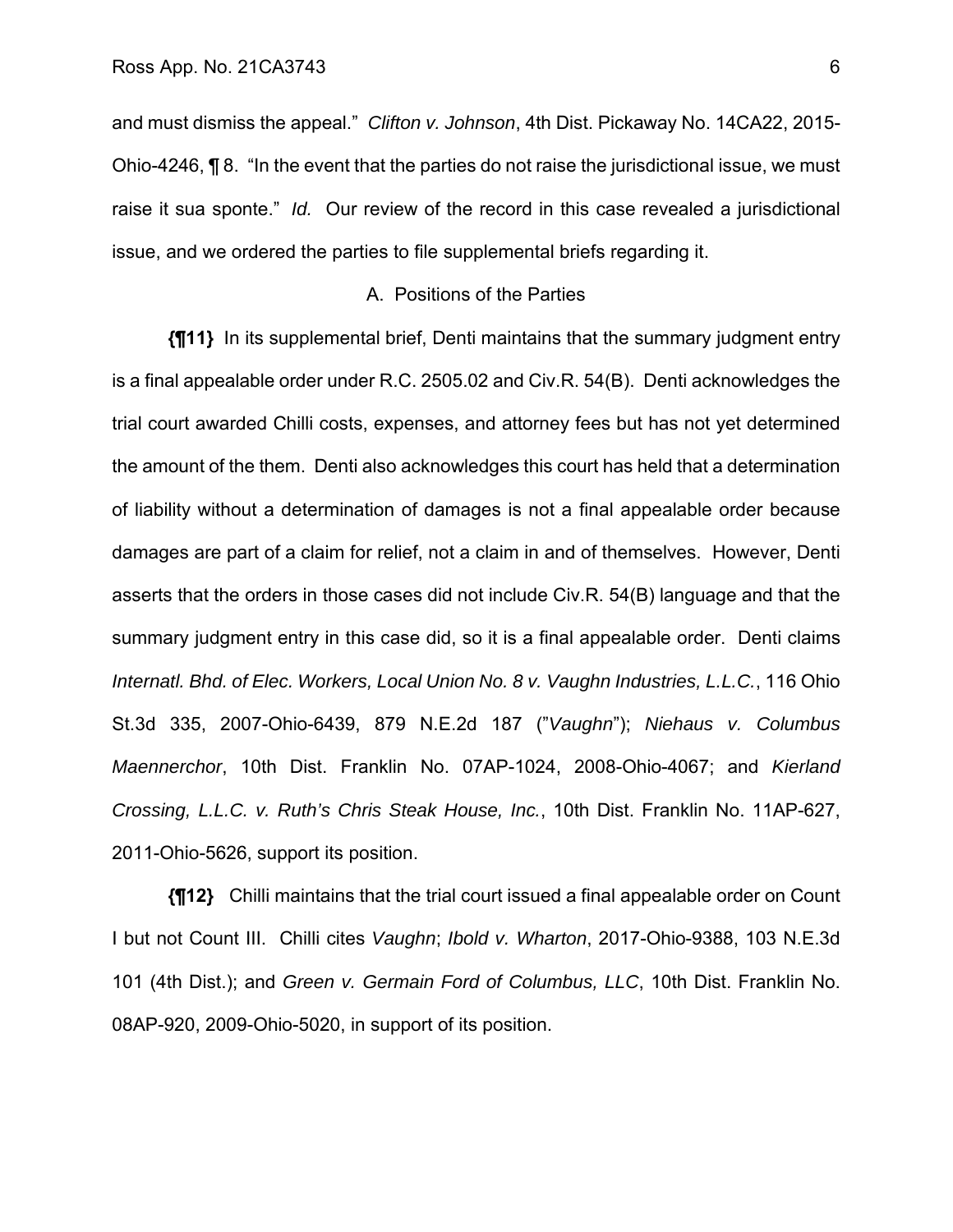## B. Requirements for a Final, Appealable Order

**{¶13}** Generally, an order must meet the requirements of R.C. 2505.02 and Civ.R. 54(B), if applicable, to constitute a final appealable order. *Chef Italiano Corp. v. Kent State Univ.*, 44 Ohio St.3d 86, 541 N.E.2d 64 (1989), syllabus. Under R.C. 2505.02(B)(1), an order is final if it "affects a substantial right in an action that in effect determines the action and prevents a judgment[.]" " 'For an order to determine the action and prevent a judgment for the party appealing, it must dispose of the whole merits of the cause or some separate and distinct branch thereof and leave nothing for the determination of the court.' " *State ex rel. Sands v. Culotta*, 165 Ohio St.3d 172, 2021-Ohio-1137, 176 N.E.3d 735, ¶ 8, quoting *Hamilton Cty. Bd. of Mental Retardation & Dev. Disabilities v. Professionals Guild of Ohio*, 46 Ohio St.3d 147, 153, 545 N.E.2d 1260 (1989).

**{¶14}** "Additionally, if the case involves multiple parties or multiple claims, the court's order must meet the requirements of Civ.R. 54(B) to qualify as a final, appealable order." *Clifton*, 4th Dist. Pickaway No. 14CA22, 2015-Ohio-4246, at ¶ 10. Under Civ.R. 54(B), "[w]hen more than one claim for relief is presented in an action \* \* \* whether arising out of the same or separate transactions, or when multiple parties are involved, the court may enter final judgment as to one or more but fewer than all of the claims or parties only upon an express determination that there is no just reason for delay." "If claims are factually separate and independent, multiple claims are clearly present." *State ex rel. Wright v. Ohio Adult Parole Auth.*, 75 Ohio St.3d 82, 86, 661 N.E.2d 728 (1996) ("*Wright*"). "Two legal theories that require proof of substantially different facts are considered separate claims for purposes of Civ.R. 54(B)." *Id.*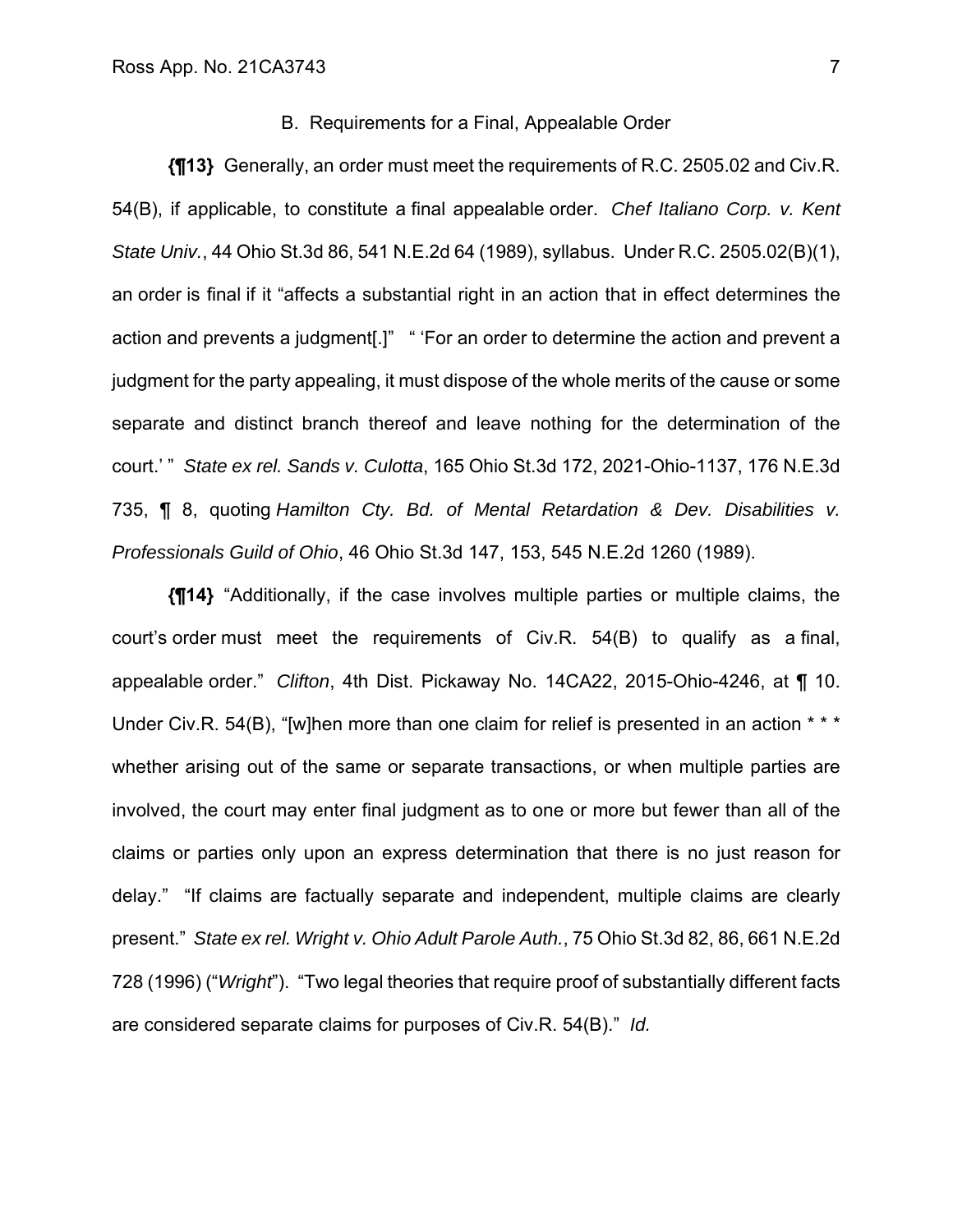**{¶15}** "Absent the mandatory language that 'there is no just reason for delay,' an order that does not dispose of all claims is subject to modification and is not final and appealable." *Clifton* at ¶ 10. The purposes of Civ.R. 54(B) are " 'to make a reasonable accommodation of the policy against piecemeal appeals with the possible injustice sometimes created by the delay of appeals' \* \* \*, as well as to insure that parties to such actions may know when an order or decree has become final for purposes of appeal \* \* \*." *Pokorny v. Tilby Dev. Co.*, 52 Ohio St.2d 183, 186, 370 N.E.2d 738 (1977), quoting *Alexander v. Buckeye Pipe Line Co.*, 49 Ohio St.2d 158, 160, 359 N.E.2d 702 (1977).

## C. Summary of *Vaughn*

**{¶16}** In *Vaughn*, a union filed a complaint against a business alleging an intentional violation of the Ohio Prevailing Wage Law. *Vaughn*, 116 Ohio St.3d 335, 2007- Ohio-6439, 879 N.E.2d 187, ¶ 3. In its answer, the business denied the allegation and requested attorney fees and costs incurred defending the action under R.C. 4115.16 and sanctions against the union under Civ.R. 11. *Id.* at ¶ 3, 9. However, in summary judgment briefing, the business did not request attorney fees. *Id.* at ¶ 4. The trial court granted the business summary judgment on the union's claims and ordered the union to pay costs of the proceedings. *Id.* at ¶ 4. Subsequently, the business moved for attorney fees and costs pursuant to R.C. 4115.16(D) and/or Civ.R. 11 and R.C. 2323.51. *Id.* at ¶ 5.

**{¶17}** The union appealed the summary judgment order, and the Sixth District Court of Appeals dismissed the appeal as premature. *Id.* at ¶ 6. The Sixth District held that " 'where attorney fees are requested in the original pleadings, a judgment that disposes of all the claims between all the parties, except for the attorney fee claim, is not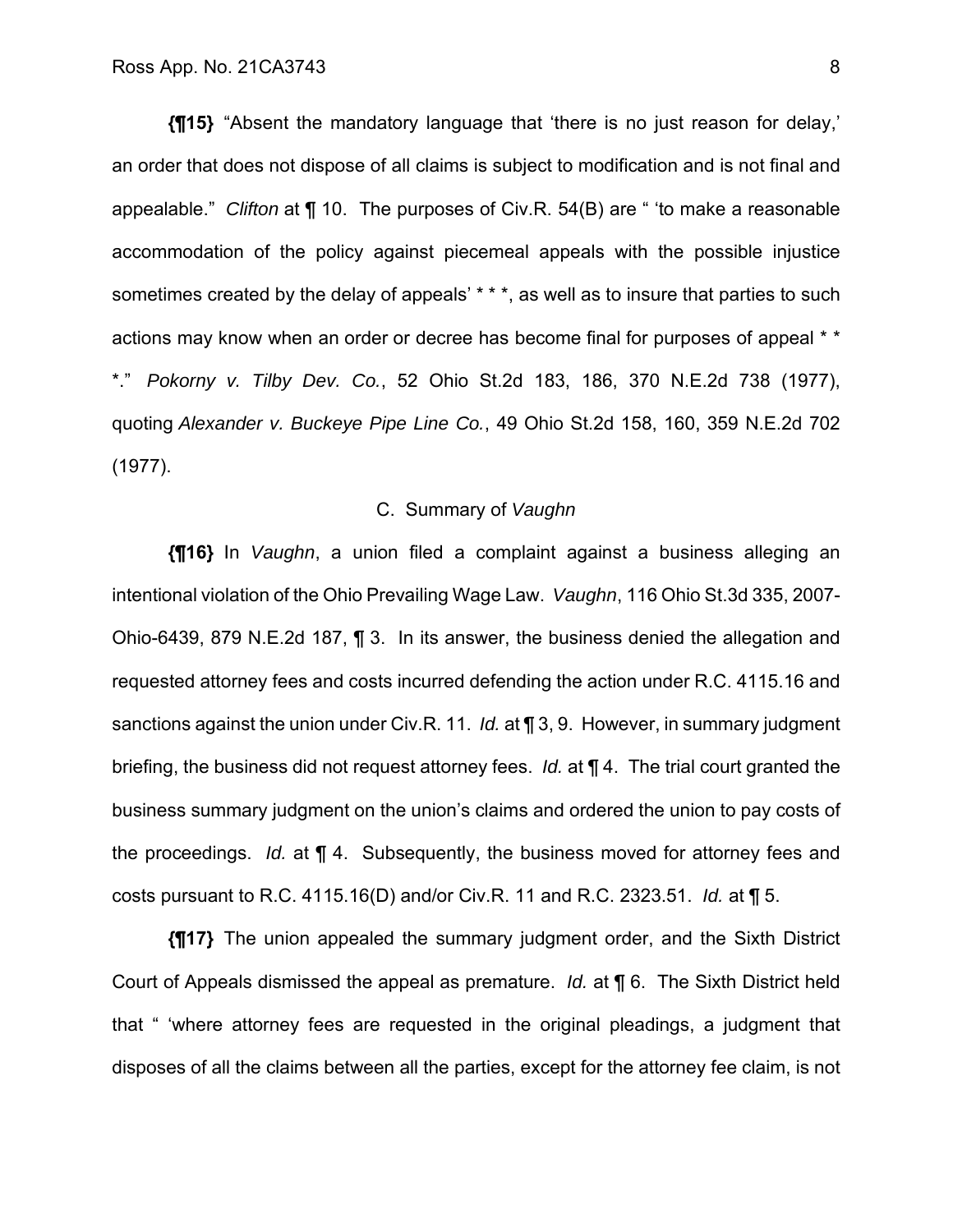final and appealable without Civ.R. 54(B) no just reason for delay language and a party may file a motion for attorney fees after that judgment has been entered.' " *Id.* at ¶ 6, quoting *Internatl. Bhd. of Elec. Workers, Local Union No. 8 v. Vaughn Industries, Inc.,* 6th Dist. Wood No. WD-06-061, 2006-Ohio-5280, ¶ 18. The Sixth District found its judgment was in conflict with judgments of the Ninth District and certified the case to the Supreme Court of Ohio for review. *Vaughn* at ¶ 1, 6.

**{¶18}** The Supreme Court of Ohio affirmed. *Id.* at ¶ 18. The court held that "[w]hen attorney fees are requested in the original pleadings, a party may wait until after the entry of a judgment on the other claims in the case to file its motion for attorney fees." *Id.* at paragraph one of the syllabus. In addition, the court held that "[w]hen attorney fees are requested in the original pleadings, an order that does not dispose of the attorney-fee claim and does not include, pursuant to Civ.R. 54(B), an express determination that there is no just reason for delay, is not a final, appealable order." *Id.* at paragraph two of the syllabus. The court determined that the summary judgment order (1) "disposed of fewer than all of the claims presented for relief" because it did not resolve the "claim for attorney fees," and (2) did not include Civ.R. 54(B) language. *Id.* at ¶ 9. The court held that pursuant to R.C. 2505.02 and Civ.R. 54(B), the order was not final and therefore could not be reviewed by an appellate court. *Id.*

#### D. Analysis

**{¶19}** In this case, Chilli made repetitive allegations in Counts I and III of the complaint. Count I alleged that Denti materially breached the ground lease by "failing to pay rent, real estate taxes, interest, costs, and all other charges and expenses due and owing under" the ground lease. Count I further alleged that Denti was liable to Chilli for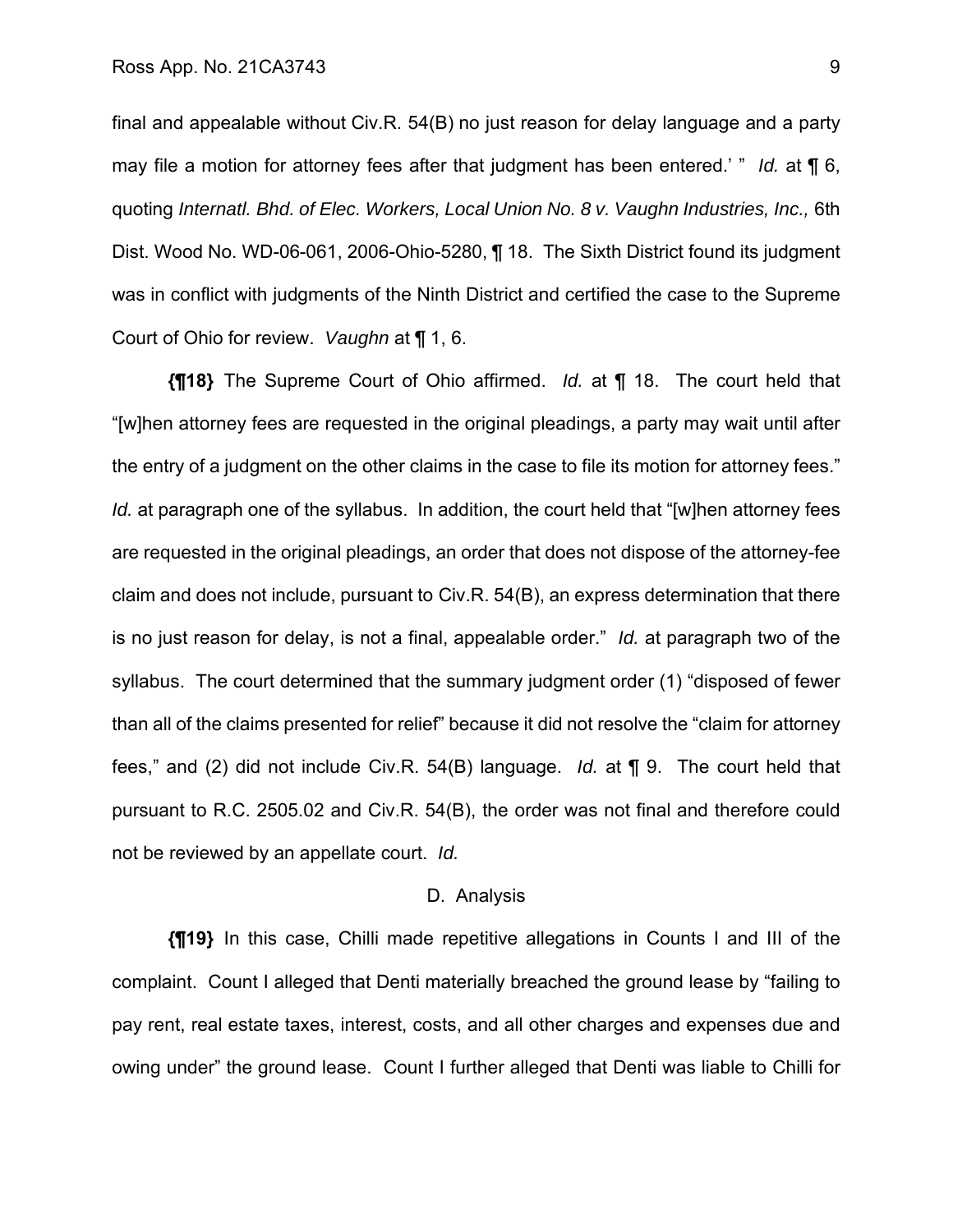\$144,299.48 for unpaid rent, real estate taxes, interest, and an administrative fee, and was also liable for costs, expenses, and attorney fees Chilli incurred in mitigating its losses and enforcing its rights under the lease. The prayer for relief for that count sought the \$144,299.48 "plus all costs, expenses, and attorney's fees incurred by Plaintiff in enforcing its rights under the Ground Lease[.]" Count III alleged the same material breach of the ground lease as Count I and again alleged that Denti was liable for costs, expenses, and attorney fees Chilli incurred in mitigating its losses and enforcing its rights under the ground lease. Count III cited a lease provision as a source liability. The prayer for relief for Count III sought costs, expenses, and attorney fees Chilli incurred in mitigating its losses and enforcing its rights under the lease.

**{¶20}** The trial court treated Chilli's request for costs, expenses, and attorney fees incurred in mitigating its losses and enforcing its rights under the ground lease as an independent claim from its breach of contract claim. With respect to Count I, the court granted Chilli judgment and awarded it damages in the amount sought for unpaid rent, real estate taxes, interest, and an administrative fee. The summary judgment entry is silent regarding the request for costs, expenses, and attorney fees under Count I. The court attempted to make its ruling on Count I a final appealable order by using language similar to that in Civ.R.  $54(B)^1$  and declaring that its entry was a final appealable order with respect to Count I. Regarding Count III, the court granted Chilli judgment against Denti, awarded Chilli costs, expenses, and attorney fees incurred in mitigating its losses

<sup>&</sup>lt;sup>1</sup> Civ.R. 54(B) requires a determination that "there is *no* just reason for delay." (Emphasis added.) The summary judgment entry states that "**THERE IS** *NOT* **JUST CAUSE FOR DELAY**" with respect to Count I. (Emphasis added.) However, we have previously allowed for substantial compliance with Civ.R. 54(B) where a court used language nearly identical to the required language and exhibited clear intent to enter a final order. *State ex rel. DeWine v. Ashworth*, 4th Dist. Lawrence No. 11CA16, 2012-Ohio-5632, ¶ 23.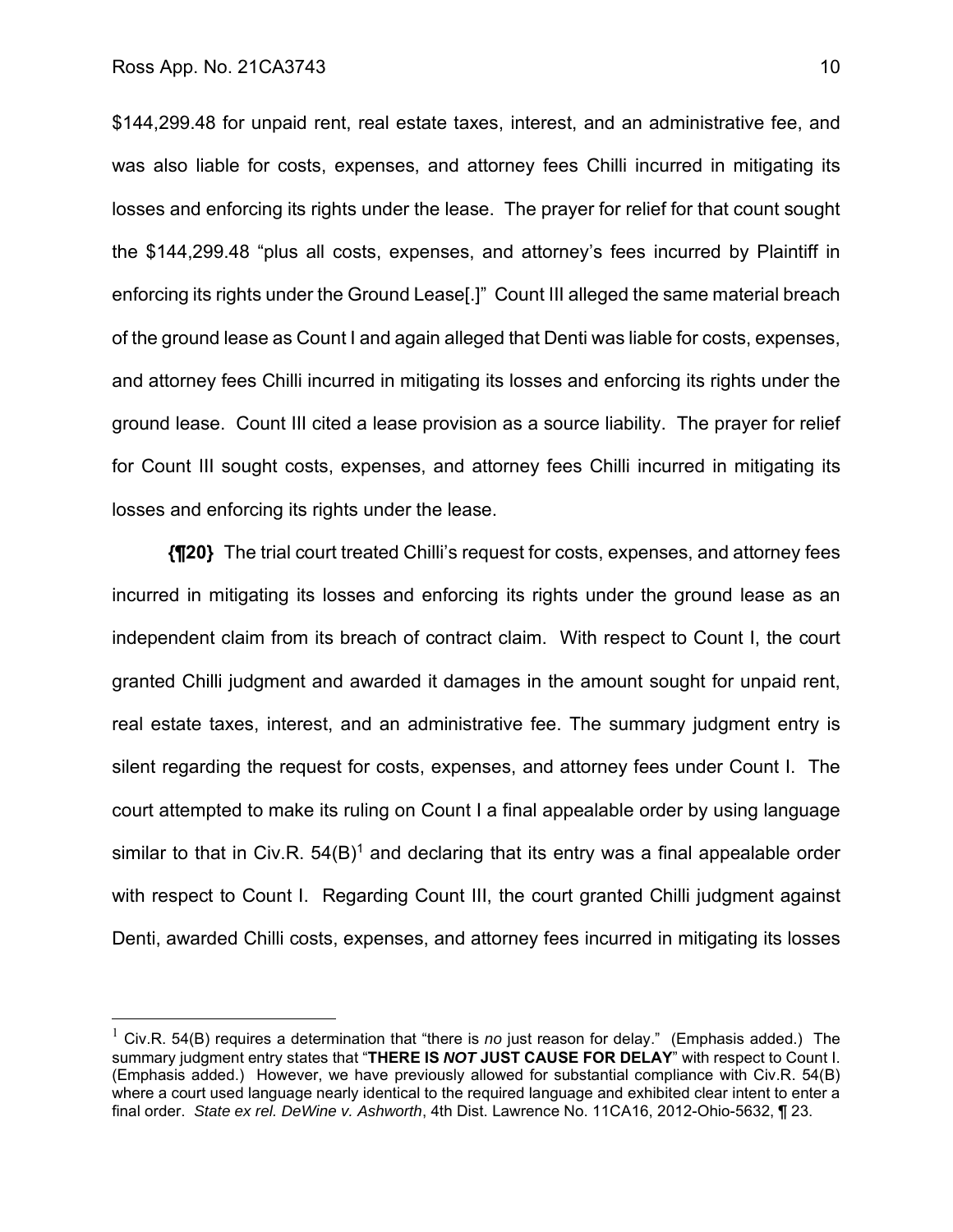and enforcing its rights under the ground lease, and stated that it would enter a final appealable order on that count following a damages hearing.

**{¶21}** At first glance, *Vaughn* seems to support the trial court's treatment of Chilli's request for costs, expenses, and attorney fees as an independent claim for purposes of Civ.R. 54(B). Paragraph two of the syllabus in *Vaughn* suggests an attorney fee request is an independent claim, so a trial court which has not yet resolved the request can use Civ.R. 54(B) language to make its resolution of other claims a final appealable order. However, we have observed that "the broad language" in that paragraph "is somewhat difficult to comprehend and to apply." *Jones v. McAlarney Pools, Spas & Billiards, Inc.*, 4th Dist. Washington No. 07CA34, 2008-Ohio-1365, ¶ 9. We have stated that "the *Vaughn* syllabus should be considered and applied in light of the underlying facts in that particular case." *Id.* at ¶ 11.

**{¶22}** *Vaughn* did not articulate why the attorney fee request in that case was an independent claim for purposes of Civ.R. 54(B). However, the request arose from statutory and rule authority—R.C. 4115.16(D), Civ.R. 11, and R.C. 2323.51. *Vaughn*, 116 Ohio St.3d 335, 2007-Ohio-6439, 879 N.E.2d 187, at ¶ 3, 5. Under R.C. 4115.16(D), if a court in a prevailing wage law case finds, pursuant to that section, that no violation has occurred, it may award attorney fees and court costs to the prevailing party "where the court finds the action brought was unreasonable or without foundation, even though not brought in subjective bad faith." Under Civ.R. 11, a party's attorney or a pro se party must sign the party's pleadings, motions, and other documents, and the signature "constitutes a certificate by the attorney or party that the attorney or party has read the document; that to the best of the attorney's or party's knowledge, information, and belief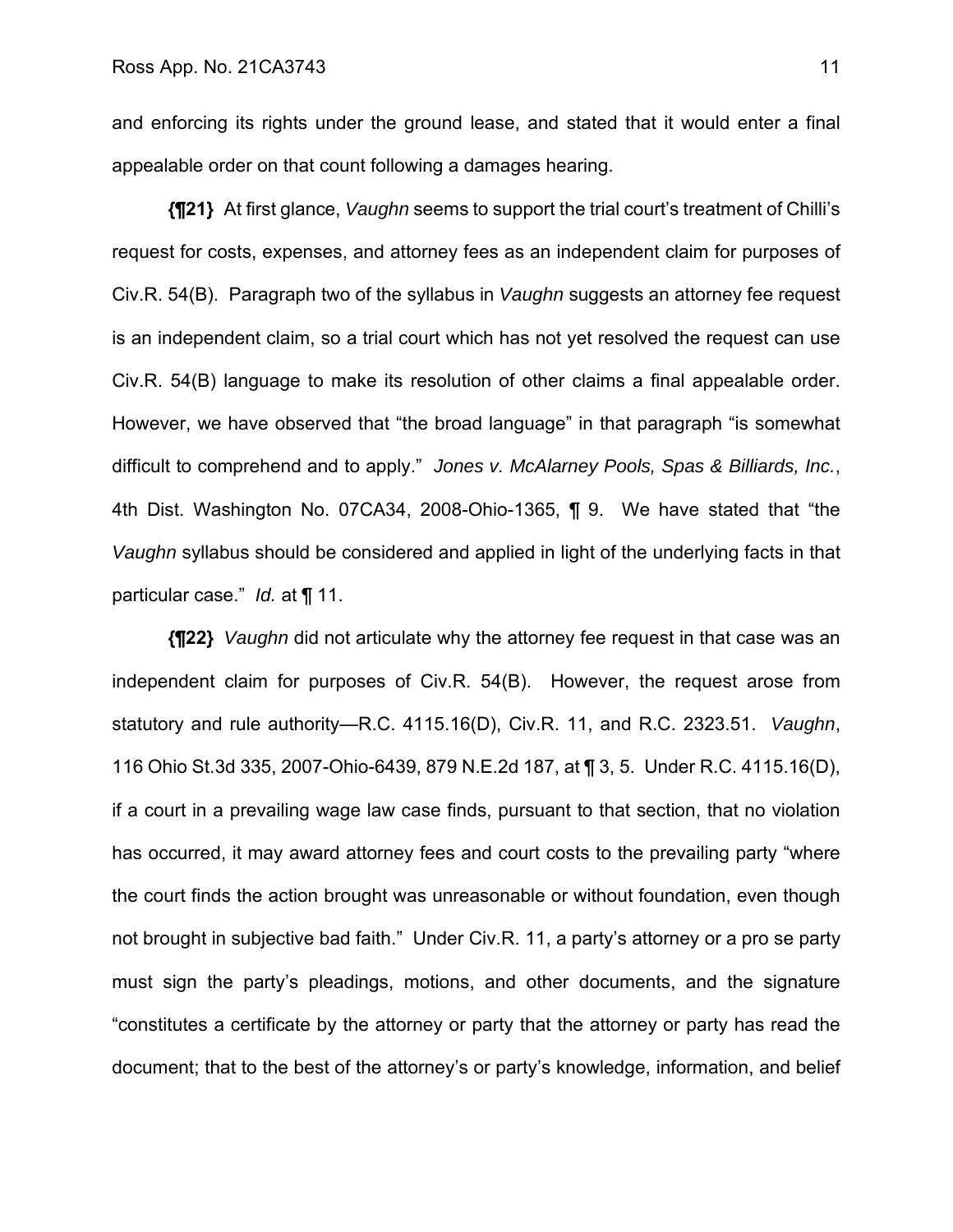there is good ground to support it; and that it is not interposed for delay." Civ.R. 11 provides that if there is a willful violation of the rule, "an attorney or *pro se* party, upon motion of a party or upon the court's own motion, may be subjected to appropriate action, including an award to the opposing party of expenses and reasonable attorney fees incurred in bringing any motion under this rule." (Italics sic.) R.C. 2323.51 permits a trial court to award a party in a civil action who is adversely affected by frivolous conduct court costs, reasonable attorney fees, and other reasonable expenses incurred in connection with the action. R.C. 2323.51(B)(1).

**{¶23}** Treatment of an attorney fee request under these authorities as an independent claim, rather than a measure of damages for some other claim, is consistent with Supreme Court of Ohio precedent. That court has "repeatedly held that when a statute authorizes the awarding of attorney fees, it does so by allowing the fees to be taxed as costs rather than awarded as damages." *Christe v. GMS Mgt. Co.*, 88 Ohio St.3d 376, 378, 726 N.E.2d 497 (2000). Moreover, Civ.R. 11 and R.C. 2323.51 require determination of an issue collateral to the primary action—whether a party deserves sanction for conduct engaged in during the underlying litigation. *See Filonenko v. Smock Constr., LLC*, 10th Dist. Franklin No. 17AP-854, 2018-Ohio-3283, ¶ 14 ("R.C. 2323.51 and Civ.R. 11 serve to deter abuse of the judicial process by penalizing sanctionable conduct that occurs during litigation. Therefore, motions for sanctions under R.C. 2323.51 and Civ.R. 11 are collateral to and independent of the primary action. \*\*\* While motions for sanctions arise from the primary action, the ultimate issue raised by such motions—whether the conduct engaged in during the underlying litigation deserves sanction—remains extant even after the primary action concludes"). Therefore,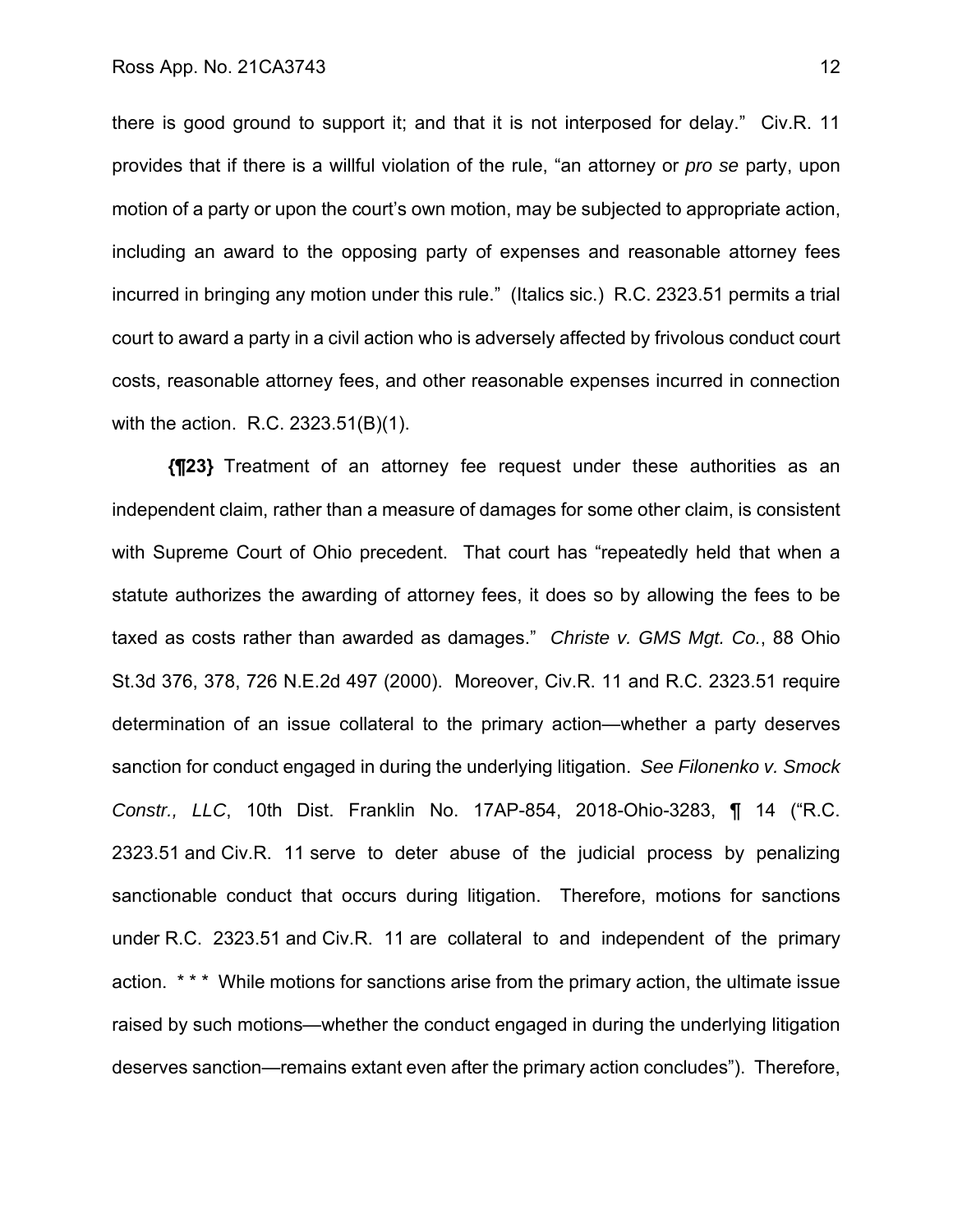an attorney fee request under those authorities is factually separate and independent from claims in the primary action, thereby meeting the description of a separate claim set forth in *Wright*. *See Wright*, 75 Ohio St.3d at 86, 661 N.E.2d 728 (1996).

**{¶24}** This case is distinguishable from *Vaughn*. Unlike the business in *Vaughn*, Chilli did not ask the trial court to tax attorney fees as costs under statutory authority or award them as a sanction for conduct engaged in during the underlying litigation. Rather, Chilli requested costs, expenses, and attorney fees as damages for breach of contract, in addition to unpaid rent, real estate taxes, interest, and an administrative fee. Specifically, Chilli sought damages for the costs, expenses, and attorney fees it incurred in mitigating its losses from the breach by finding a new tenant for the property. *See generally* Restatement of the Law 2d, Contracts, Section 347, Comment c (1981) (subject to limitations, "the injured party is entitled to recover for all loss actually suffered. \*\*\* Incidental losses include costs incurred in a reasonable effort, whether successful or not, to avoid loss \* \* \*"). Chilli also sought damages for the costs, expenses, and attorney fees it incurred in enforcing its rights under the lease in a prior municipal court proceeding and in the trial court. It made this request pursuant to a lease provision in which the parties agreed that Denti would be liable for "all costs, expenses, and attorney fees to enforce" the lease in the event of its default. *See generally Westfield Cos. v. O.K.L. Can Line,* 155 Ohio App.3d 747, 2003-Ohio-7151, 804 N.E.2d 45, ¶ 28 ("attorney fees are allowable as 'damages' in breach-of-contract cases where the parties have bargained for this result and the breaching party's wrongful conduct has led to the legal fees being incurred").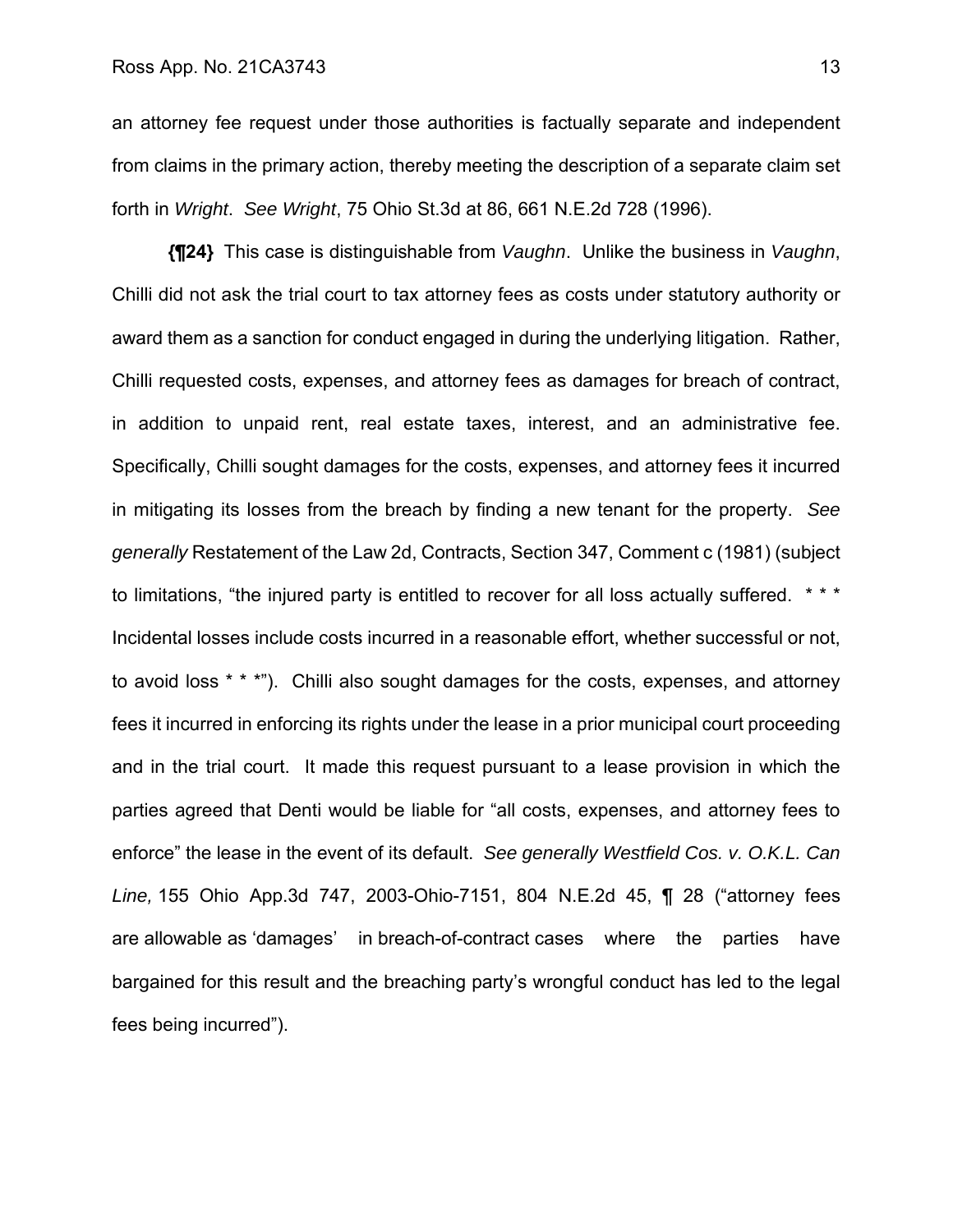**{¶25}** "Damages are a remedy for a claim, but not a claim in and of themselves." *White v. Emmons*, 4th Dist. Scioto No. 10CA3340, 2011-Ohio-1745, ¶ 9. Consequently, Chilli's request for costs, expenses, and attorney fees is part of its breach of contract claim, not an independent claim, even though Chilli made a repetitive request for those amounts in a separate count of the complaint. Stated differently, Counts I and III of the complaint constitute a single breach of contract claim, not separate claims, for purposes of Civ.R. 54(B).

**{¶26}** The trial court did not issue a final appealable order with respect to the breach of contract claim. "This court has continuously held that '[a] determination of liability without a determination of damages is not a final appealable order because damages are part of a claim for relief, rather than a separate claim in and of themselves.' " *Britton v. Gibbs Assocs.*, 4th Dist. Highland No. 06CA34, 2008-Ohio-210, ¶ 11, quoting *Shelton v. Eagles Foe Aerie 2232*, 4th Dist. Adams No. 99CA678, 2000 WL 203857, \*1 (Feb. 15, 2000). *See generally State ex rel. White v. Cuyahoga Metro. Hous. Auth.*, 79 Ohio St.3d 543, 546, 684 N.E.2d 72 (1997) ("Generally, orders determining liability \* \* \* and deferring the issue of damages are not final appealable orders under R.C. 2505.02 because they do not determine the action or prevent a judgment"). "A judgment that only partially resolves a claim is not a final appealable order even if the trial court has included a finding of no just cause for delay under Civ.R. 54(B)." *Jones v. Burgess*, 4th Dist. Pickaway No. 10CA3, 2011-Ohio-174, ¶ 14. "Civ.R. 54(B) addresses claims for relief, rather than the component parts of those claims." *White* at ¶ 9.

**{¶27}** Here, the trial court only partially resolved the issue of damages with respect to the breach of contract claim, deferring for later adjudication the amount of damages for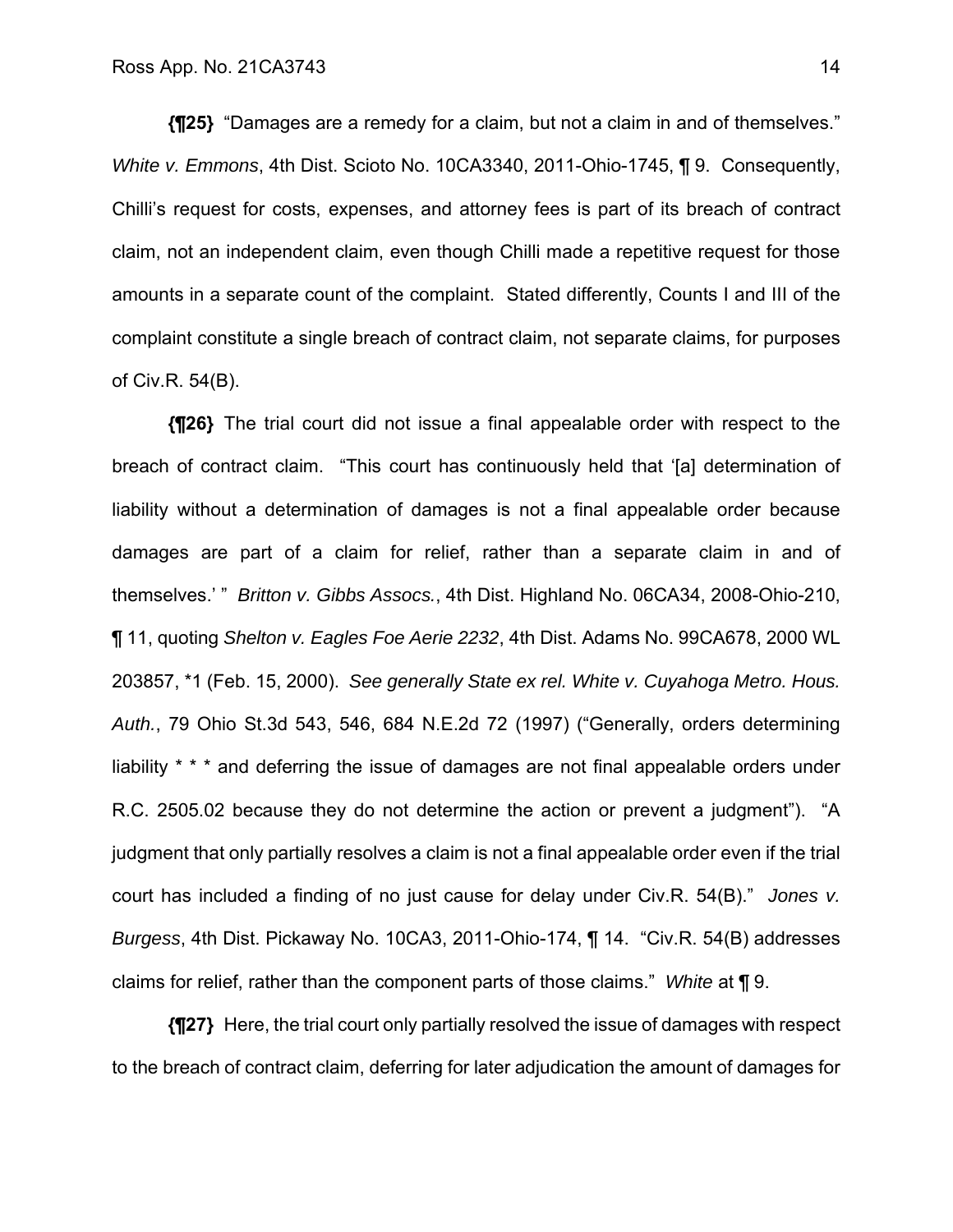costs, expenses, and attorney fees. As a result, the summary judgment entry is not a final appealable order with respect to Counts I or III, which set forth the breach of contract claim, despite the inclusion of language similar to that in Civ.R. 54(B) with regard to Count I. In addition, the fact that the trial court declared its judgment on Count I to be a final appealable order is immaterial because "appellate courts are not bound by a trial court's determination or statement that a judgment constitutes a final appealable order." *In re Estate of Adkins*, 4th Dist. Lawrence No. 16CA22, 2016-Ohio-5602, ¶ 5.

E. Other Authorities the Parties Rely on are Inapposite

**{¶28}** Denti's reliance on *Niehaus* and *Kierland Crossing* is misplaced. In *Niehaus*, the plaintiff commenced a shareholders' derivative action against the Columbus Maennerchor and its then president alleging the Maennerchor's purported acceptance of a purchase contract for its real property violated statutory provisions and the Maennerchor constitution. *Niehaus*, 10th Dist. Franklin No. 07AP-1024, 2008-Ohio-4067, at ¶ 1-2, 6, 9. The plaintiff sought a declaratory judgment that votes on the contract were void. *Id.*  The trial court issued a summary judgment entry finding the purchase contract was invalid as a matter of law and referring the case to a magistrate for a hearing on the only remaining issue, the plaintiff's request for attorney fees. *Id.* at ¶ 14. The entry contained Civ.R. 54(B) language. *Id.* The Maennerchor's director, who had intervened in the action as a party defendant and sought a declaration that the purchase contract was valid, appealed, and the plaintiff moved to dismiss for lack of jurisdiction. *Id.* at ¶ 2, 10, 14-15.

**{¶29}** The Tenth District held that the summary judgment entry was a final appealable order because it met the requirements of R.C. 2505.02(B)(2) and Civ.R. 54(B). *Id.* at ¶ 24. The appellate court explained that the entry satisfied R.C.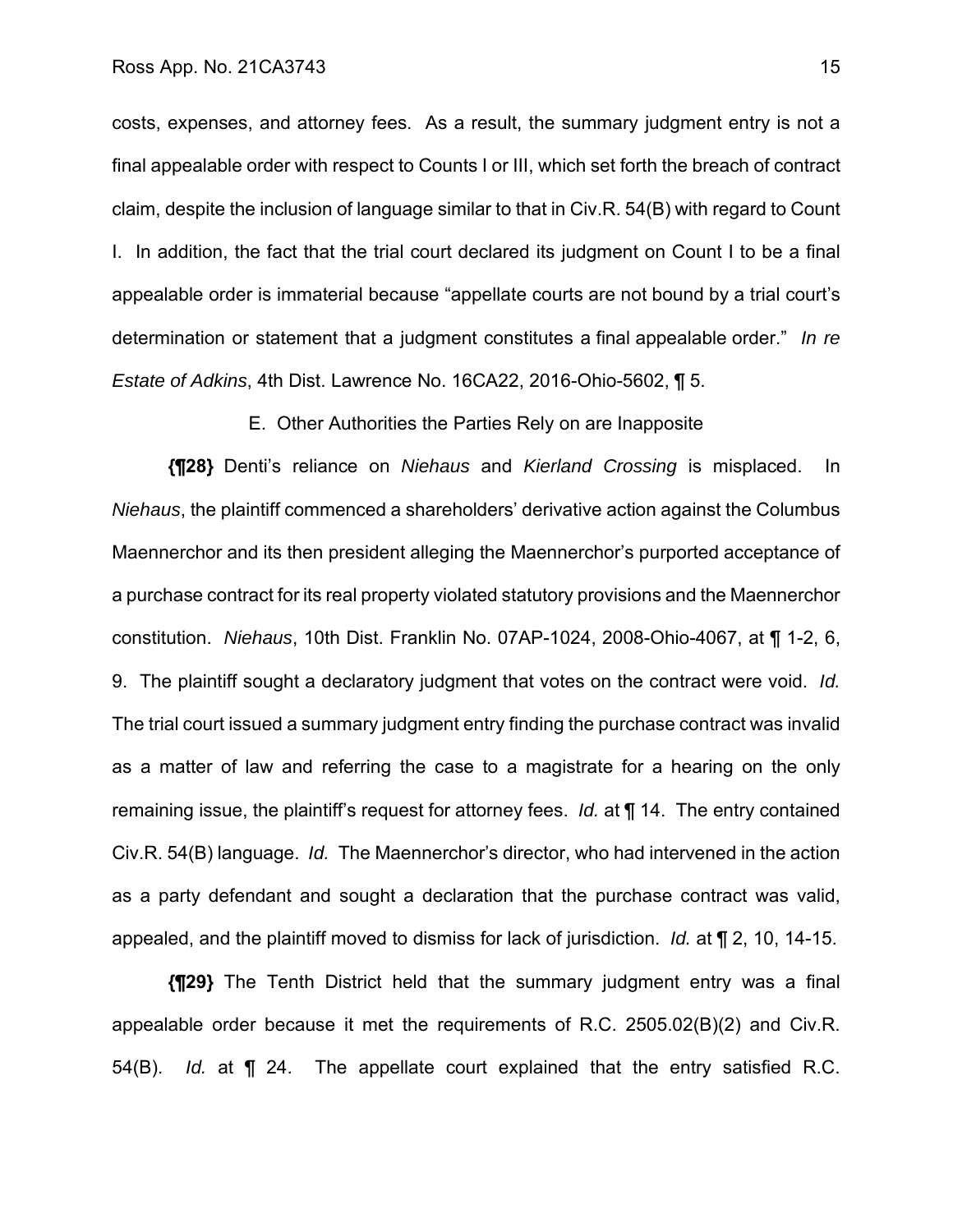2505.02(B)(2) as it was an order in a special proceeding, i.e., a declaratory judgment action, and affected the parties' substantial rights, i.e., their rights to enforcement and performance of the purchase contract. *Id.* at ¶ 19-20. The court observed that R.C. 2721.02(A) "provides that 'courts of record may declare rights, status, and other legal relations whether or not further relief is or could be claimed,' " and "specifically concludes that such a 'declaration has the effect of a final judgment or decree.' " *Id.* at ¶ 20, quoting R.C. 2721.02(A). The appellate court also explained that in *Vaughn*, the Supreme Court of Ohio "implicitly recognized that an order that disposes of some claims, but does not dispose of an attorney fee claim, may be a final appealable order if it contains Civ.R. 54(B) language." *Id.* at ¶ 22. The appellate court found that the trial court did not err in including a Civ.R. 54(B) certification in its entry because the plaintiff's "potential recovery of attorney fees is entirely dependent upon the validity of the trial court's conclusions regarding the enforceability of the purchase contract." *Id.* at ¶ 23. A reversal of that determination "would eradicate [the plaintiff's] basis for arguing entitlement to attorney fees," so "it would be unjust to require the parties to litigate [the plaintiff's] entitlement to attorney fees and the amount of those fees prior to finality on the merits of the competing declaratory judgment claims." *Id.* at ¶ 23.

**{¶30}** This case is distinguishable from *Niehaus*. This case does not involve an appeal of a declaratory judgment because Denti's appeal does not challenge the resolution of Count II of the complaint. Moreover, the attorney fee request in *Niehaus*  appears to be premised on the substantial benefit doctrine, which allows a shareholder to recover attorney fees from the corporation in a successful derivative action so long as there is a substantial benefit to the corporation. *See Nordquist v. Schwartz*, 7th Dist.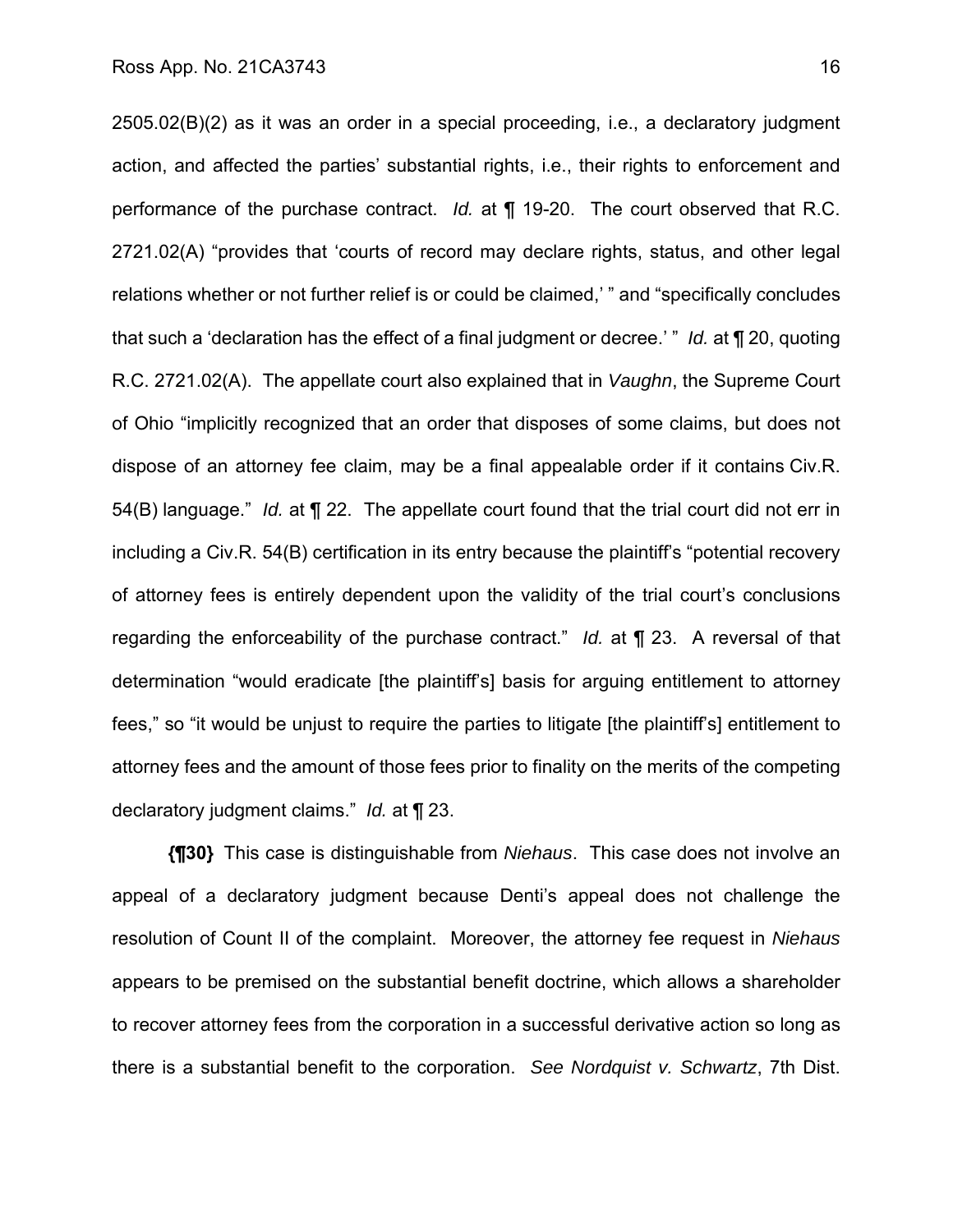Columbiana No. 11 CO 21, 2012-Ohio-4571, ¶ 41-42 (discussing the substantial benefit doctrine); *Niehaus* at ¶ 39, 41 (stating that the plaintiff's entitlement to attorney fees depended solely on his maintenance of a shareholders' derivative action and that the defendants argued that the plaintiff was not entitled to attorney fees because he could not prevail on the merits and his derivative action bestowed no benefit on the Maennerchor). The rationale for this doctrine "is that the corporation would be unjustly enriched if the shareholder bringing the suit on the corporation's behalf was forced to shoulder all of the costs of litigation." *Nordquist* at ¶ 41. In contrast, as previously explained, Chilli's request for costs, expenses, and attorney fees is part of a breach of contract claim.

**{¶31}** In *Kierland Crossing*, the plaintiff filed a complaint for breach of two commercial leases. *Kierland Crossing*, 10th Dist. Franklin No. 11AP-627, 2011-Ohio-5626, at ¶ 2. A group of defendants, the "RHG Parties," filed an answer and counterclaims for declaratory judgment and specific performance. *Id.* at ¶ 2. They alleged the plaintiff's claims were barred by a previously executed settlement agreement and requested a declaration that the agreement was a binding contract which extinguished the plaintiff's claims, a declaration that the plaintiff breached the agreement, and an order that the plaintiff perform its obligations under the agreement. *Id.* at ¶ 2. The RHG Parties requested attorney fees as compensatory damages in their prayer for relief. *Id.* The parties moved for summary judgment, and the trial court found the settlement agreement was a valid and binding contract which precluded the plaintiff's claims. *Id.* at ¶ 3. The court issued an entry which dismissed the complaint, granted judgment in favor of the RHG Parties on their counterclaims, and retained jurisdiction to rule on any motion for attorney fees. *Id.* The entry included Civ.R. 54(B) language. *Id.* The RHG parties moved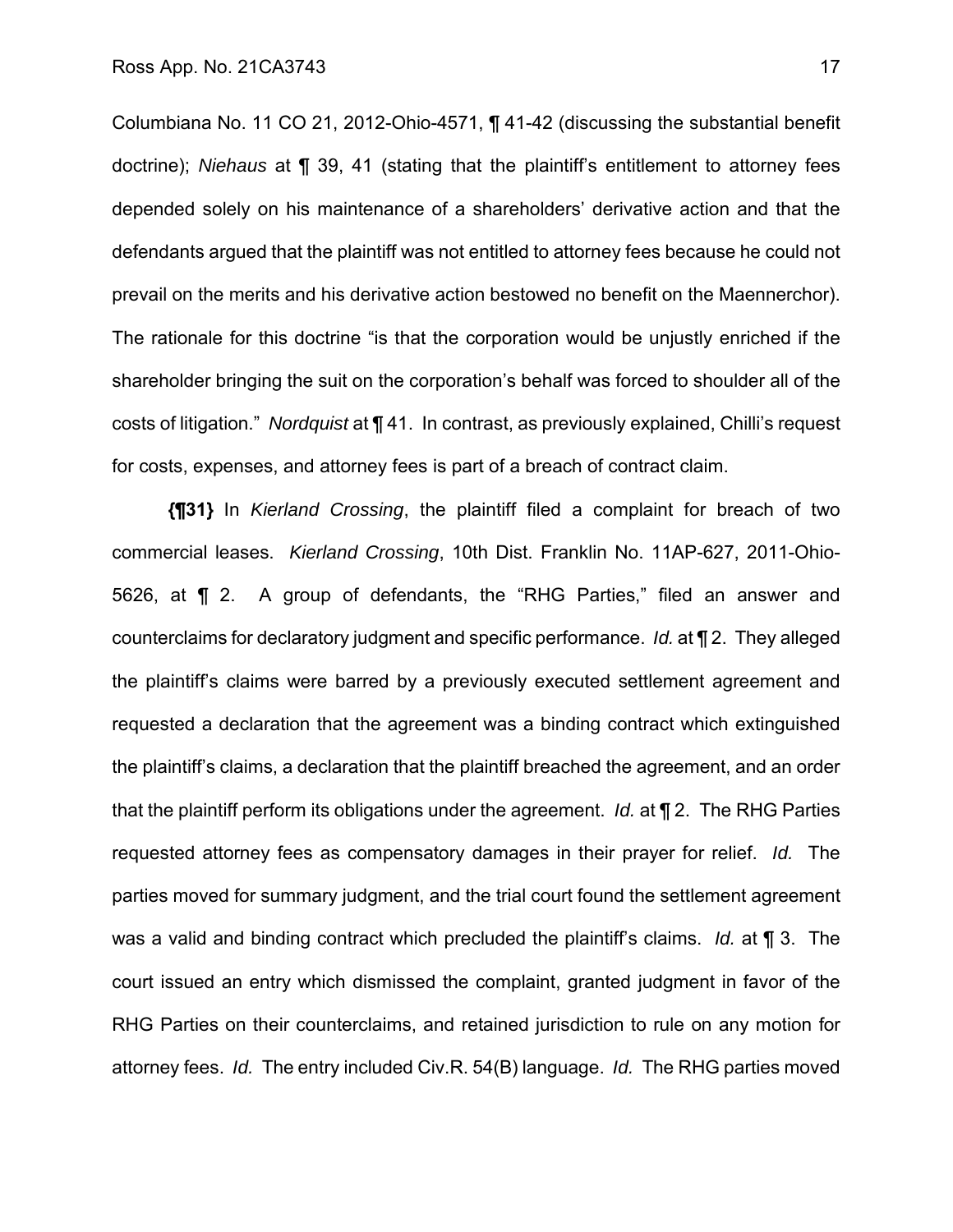for attorney fees as compensatory damages for the plaintiff's breach of the settlement agreement. *Id.* at ¶ 4. Before the trial court resolved the motion, the plaintiff appealed, and the defendants moved to dismiss for lack of jurisdiction. *Id.* at ¶ 1, 4.

**{¶32}** The Tenth District concluded that the trial court's entry was a final appealable order, analogizing the case to *Niehaus*. *Id.* at ¶ 11, 20. The appellate court distinguished cases the RHG Parties cited involving orders regarding liability and

damages, stating:

In those cases, the courts' rationale was that the issue of damages was part of the claim for relief and that, by not determining damages, the trial court had not completely determined the claim for relief. The courts reasoned that no claim had been determined in its entirety and that there was no final order, regardless of whether the trial court employed Civ.R. 54(B) language.

Here, on summary judgment, the trial court was faced with multiple claims, including [the plaintiff's] claims for breach of contract against appellees, and the RHG Parties' counterclaims for declaratory judgment and specific performance, including their request for attorney fees. Even were we to determine that the amount of attorney fees is an integral part of the RHG Parties' claims, the trial court's decision and judgment entry, which held that the parties' valid and binding settlement and release agreement barred any claims on the underlying commercial leases, determined [the plaintiff's] claims for breach of contract in their entirety, leading the court to dismiss [the] complaint. Thus, here, the trial court entirely determined one or more, but less than all, the claims in this action. Accordingly, Civ.R. 54(B) applies and permitted the trial court to certify that there was no just reason for delay. Further, because counsel for all parties approved the judgment entry signed by the trial court at least as to form, it cannot be argued that the trial court abused its discretion by including Civ.R. 54(B) language.

(Citation omitted) *Id.* at ¶ 18-19.

**{¶33}** This case is distinguishable from *Kierland Crossing*. *Kierland Crossing* did not resolve whether the attorney fee request in that case was part of the RHG Parties' counterclaims. See *id.* at ¶ 19. That issue was immaterial because even if the unresolved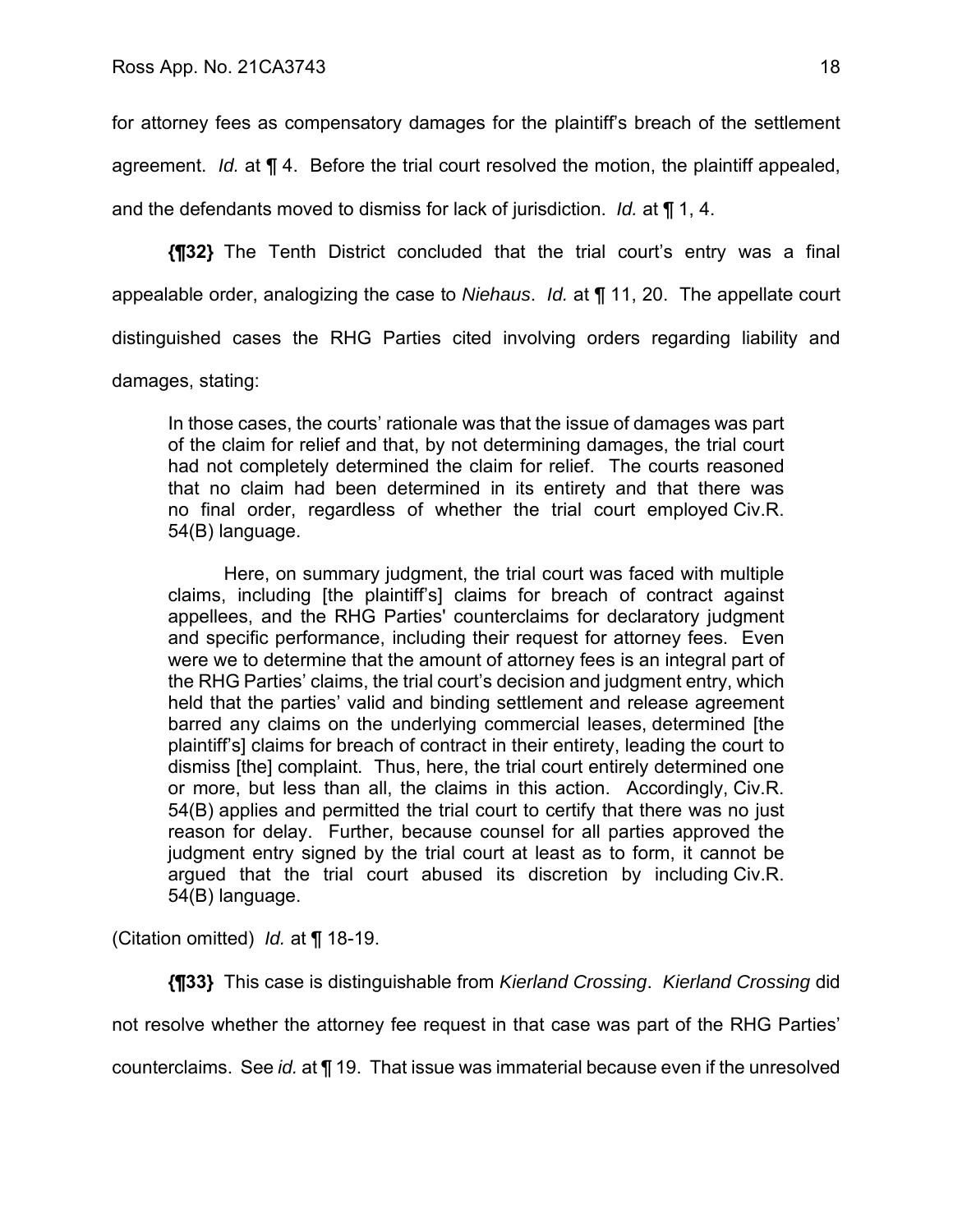request was part of the counterclaims, the trial court still fully resolved the plaintiffappellant's breach of contract claims and made its entry a final appealable order with respect to them by using Civ.R. 54(B) language. *See id.* In this case, the trial court did not fully resolve any claim which is the subject of appeal. Denti only appeals the summary judgment entry with respect to Counts I and III. As we previously explained, Counts I and III, which include a request for costs, expenses, and attorney fees, constitute a single breach of contract claim, which has not been fully resolved.

**{¶34}** Chilli's reliance on *Ibold* and *Green* is also misplaced. *Ibold* and *Green* involved statutory attorney fee requests. *Ibold*, 2017-Ohio-9388, 103 N.E.3d 101, at ¶ 14 (fees sought under R.C. 5321.16); *Green*, 10th Dist. Franklin No. 08AP-920, 2009-Ohio-5020, ¶ 3, 13 (fees sought under the Ohio Consumer Sales Practices Act). Chilli did not request costs, expenses, and attorney fees pursuant to statutory authority.

### F. Conclusion

**{¶35}** For the foregoing reasons, we conclude that the trial court did not issue a final appealable order with respect to Counts I and III of the complaint. Accordingly, we lack jurisdiction to consider the merits of the appeal and dismiss it.

### APPEAL DISMISSED.